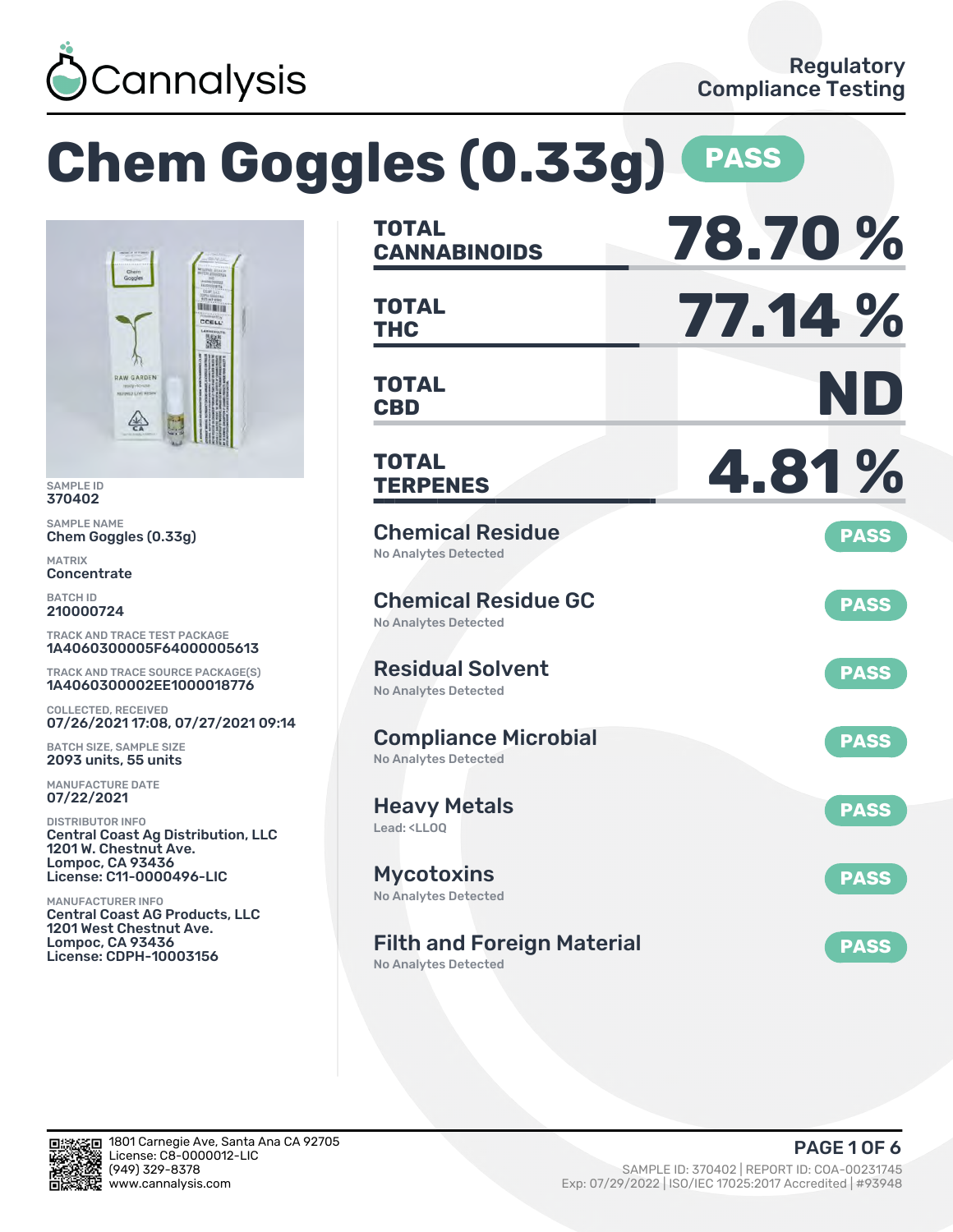

# CANNABINOID ANALYSIS

Total THC,CBD value(s) have been decarboxylated.

| TOTAL THC:          | 771.4 mg/g (77.14 %), 254.56 mg per package |
|---------------------|---------------------------------------------|
| TOTAL CBD:          | ND.                                         |
| TOTAL CANNABINOIDS: | 787.0 mg/g (78.70 %)                        |

UNIT OF MEASUREMENT: Milligrams per Gram(mg/g)

| <b>ANALYTE</b>         | <b>RESULT</b>         | LOD    | <b>LLOO</b> | <b>ANALYTE</b>   | <b>RESULT</b>        | <b>LOD</b> | <b>LLOO</b> |
|------------------------|-----------------------|--------|-------------|------------------|----------------------|------------|-------------|
| THCa                   | ND                    | 0.2000 | 0.4000      | CBD <sub>v</sub> | ND                   | 0.2000     | 0.4000      |
| D9THC                  | 771.4 mg/g (77.14 %)  | 0.2000 | 0.4000      | CBGa             | <b>ND</b>            | 0.2000     | 0.4000      |
| D8THC                  | ND                    | 0.2000 | 0.4000      | CBG              | 13.67 mg/g (1.367 %) | 0.2000     | 0.4000      |
| <b>THC<sub>v</sub></b> | 1.880 mg/g (0.1880 %) | 0.2000 | 0.4000      | CBN              | ND                   | 0.2000     | 0.4000      |
| CBDa                   | <b>ND</b>             | 0.2000 | 0.4000      | CBC              | ND                   | 0.2000     | 0.4000      |
| CBD                    | <b>ND</b>             | 0.2000 | 0.4000      |                  |                      |            |             |
|                        |                       |        |             |                  |                      |            |             |

#### ADDITIONAL INFORMATION

| Method:              | SOP-TECH-001 | Sample Prepped: 07/27/2021 17:06 |                                  | Sample Approved: 07/28/202114:45   |  |
|----------------------|--------------|----------------------------------|----------------------------------|------------------------------------|--|
| Instrument: UPLC-DAD |              |                                  | Sample Analyzed: 07/27/202117:48 | Prep-Analytical Batch: 31375-25510 |  |



## TERPENE ANALYSIS

TOTAL TERPENES: 48.11 mg/g (4.811 %)

| UNIT OF MEASUREMENT:    | Milligrams per Gram(mg/g)                         |        |            |  |  |  |  |
|-------------------------|---------------------------------------------------|--------|------------|--|--|--|--|
| <b>ANALYTE</b>          | <b>RESULT</b>                                     | LOD    | <b>LLO</b> |  |  |  |  |
| 3-Carene                | <b>ND</b>                                         | 1.000  | 2.50       |  |  |  |  |
| Alpha cedrene           | <b>ND</b>                                         | 1.000  | 2.50       |  |  |  |  |
| Alpha pinene            | 1.564 mg/g $(0.1564\%)$                           | 0.1000 | 1.00(      |  |  |  |  |
| Alpha terpineol         | <lloq< td=""><td>0.3260</td><td>0.65</td></lloq<> | 0.3260 | 0.65       |  |  |  |  |
| Beta myrcene            | 7.626 mg/g (0.7626 %)                             | 0.5000 | 1.00(      |  |  |  |  |
| Borneol                 | <b>ND</b>                                         | 1.000  | 2.50       |  |  |  |  |
| Camphor                 | <b>ND</b>                                         | 0.1000 | 0.50       |  |  |  |  |
| Cedrol                  | <b>ND</b>                                         | 0.5000 | 1.00(      |  |  |  |  |
| Cis nerolidol           | <b>ND</b>                                         | 2.500  | 5.00       |  |  |  |  |
| Fenchol                 | 1.298 mg/g $(0.1298\%)$                           | 0.5000 | 1.00(      |  |  |  |  |
| Gamma terpinene         | <b>ND</b>                                         | 0.1000 | 0.50       |  |  |  |  |
| Geranyl acetate         | <b>ND</b>                                         | 0.1000 | 0.50       |  |  |  |  |
| Isoborneol              | <b>ND</b>                                         | 0.5000 | 1.00(      |  |  |  |  |
| Limonene                | 22.18 mg/g (2.218 %)                              | 0.5000 | 2.50       |  |  |  |  |
| Menthol                 | <b>ND</b>                                         | 1.000  | 2.50       |  |  |  |  |
| Ocimene 2               | <b>ND</b>                                         | 0.3450 | 1.725      |  |  |  |  |
| P-mentha-1,5-diene ND   |                                                   | 0.5000 | 1.00(      |  |  |  |  |
| Sabinene                | <b>ND</b>                                         | 0.5000 | 1.00(      |  |  |  |  |
| Trans beta farnesene ND |                                                   | 2.500  | 5.00       |  |  |  |  |
| Trans nerolidol         | <b>ND</b>                                         | 0.5000 | 2.50       |  |  |  |  |

| <b>RESULT</b>                                                                                                                                         | LOD    | <b>LLOQ</b> | <b>ANALYTE</b>     | <b>RESULT</b>                                       | <b>LOD</b>             | <b>LLOQ</b> |
|-------------------------------------------------------------------------------------------------------------------------------------------------------|--------|-------------|--------------------|-----------------------------------------------------|------------------------|-------------|
| <b>ND</b>                                                                                                                                             | 1.000  | 2.500       | Alpha bisabolol    | <lloq< td=""><td>0.1000</td><td>0.5000</td></lloq<> | 0.1000                 | 0.5000      |
| <b>ND</b>                                                                                                                                             | 1.000  | 2.500       | Alpha humulene     | 1.445 mg/g (0.1445 %)                               | 0.5000                 | 1.000       |
| 1.564 mg/g $(0.1564\%)$                                                                                                                               | 0.1000 | 1.000       | Alpha terpinene    | <b>ND</b>                                           | 0.5000                 | 1.000       |
| <lloq< td=""><td>0.3260</td><td>0.6520</td><td>Beta caryophyllene</td><td>6.582 mg/g <math>(0.6582%)</math></td><td>0.5000</td><td>1.000</td></lloq<> | 0.3260 | 0.6520      | Beta caryophyllene | 6.582 mg/g $(0.6582%)$                              | 0.5000                 | 1.000       |
| 7.626 mg/g (0.7626 %)                                                                                                                                 | 0.5000 | 1.000       | Beta pinene        | 3.019 mg/g $(0.3019\%)$                             | 0.6070                 | 1.214       |
| ND                                                                                                                                                    | 1.000  | 2.500       | Camphene           | <b>ND</b>                                           | 0.5000                 | 1.000       |
| ND                                                                                                                                                    | 0.1000 | 0.5000      |                    |                                                     | 0.5000                 | 2.500       |
| <b>ND</b>                                                                                                                                             | 0.5000 | 1.000       | Cis geraniol       | <b>ND</b>                                           | 1.000                  | 2.500       |
| <b>ND</b>                                                                                                                                             | 2.500  | 5.000       | Eucalyptol         | ND.                                                 | 0.1000                 | 0.5000      |
| 1.298 mg/g $(0.1298\%)$                                                                                                                               | 0.5000 | 1.000       | Fenchone           | <lloq< td=""><td>0.1000</td><td>0.5000</td></lloq<> | 0.1000                 | 0.5000      |
| <b>ND</b>                                                                                                                                             | 0.1000 | 0.5000      | Gamma terpineol    | <b>ND</b>                                           | 0.2090                 | 0.5230      |
| ND.                                                                                                                                                   | 0.1000 | 0.5000      | Guaiol             | <b>ND</b>                                           | 2.500                  | 5.000       |
| <b>ND</b>                                                                                                                                             | 0.5000 | 1.000       | Isopulegol         | <b>ND</b>                                           | 2.500                  | 5.000       |
| 22.18 mg/g (2.218 %)                                                                                                                                  | 0.5000 | 2.500       | Linalool           | 3.712 mg/g $(0.3712 \%)$                            | 0.5000                 | 1.000       |
| <b>ND</b>                                                                                                                                             | 1.000  | 2.500       | Ocimene 1          | <b>ND</b>                                           | 0.1550                 | 0.3100      |
| <b>ND</b>                                                                                                                                             | 0.3450 | 1.725       | P-cymene           | <b>ND</b>                                           | 0.5230                 | 1.045       |
| P-mentha-1,5-diene ND                                                                                                                                 | 0.5000 | 1.000       | Pulegone           | <b>ND</b>                                           | 0.1000                 | 0.5000      |
| <b>ND</b>                                                                                                                                             | 0.5000 | 1.000       | Terpinolene        | $0.6881$ mg/g $(0.0688%)$                           | 0.1000                 | 0.5000      |
| Trans beta farnesene ND                                                                                                                               | 2.500  | 5.000       | Trans geraniol     | <b>ND</b>                                           | 0.5000                 | 2.500       |
| ND                                                                                                                                                    | 0.5000 | 2.500       | Valencene          | <b>ND</b>                                           | 0.5000                 | 1.000       |
|                                                                                                                                                       |        |             |                    |                                                     | Caryophyllene oxide ND |             |



PAGE 2 OF 6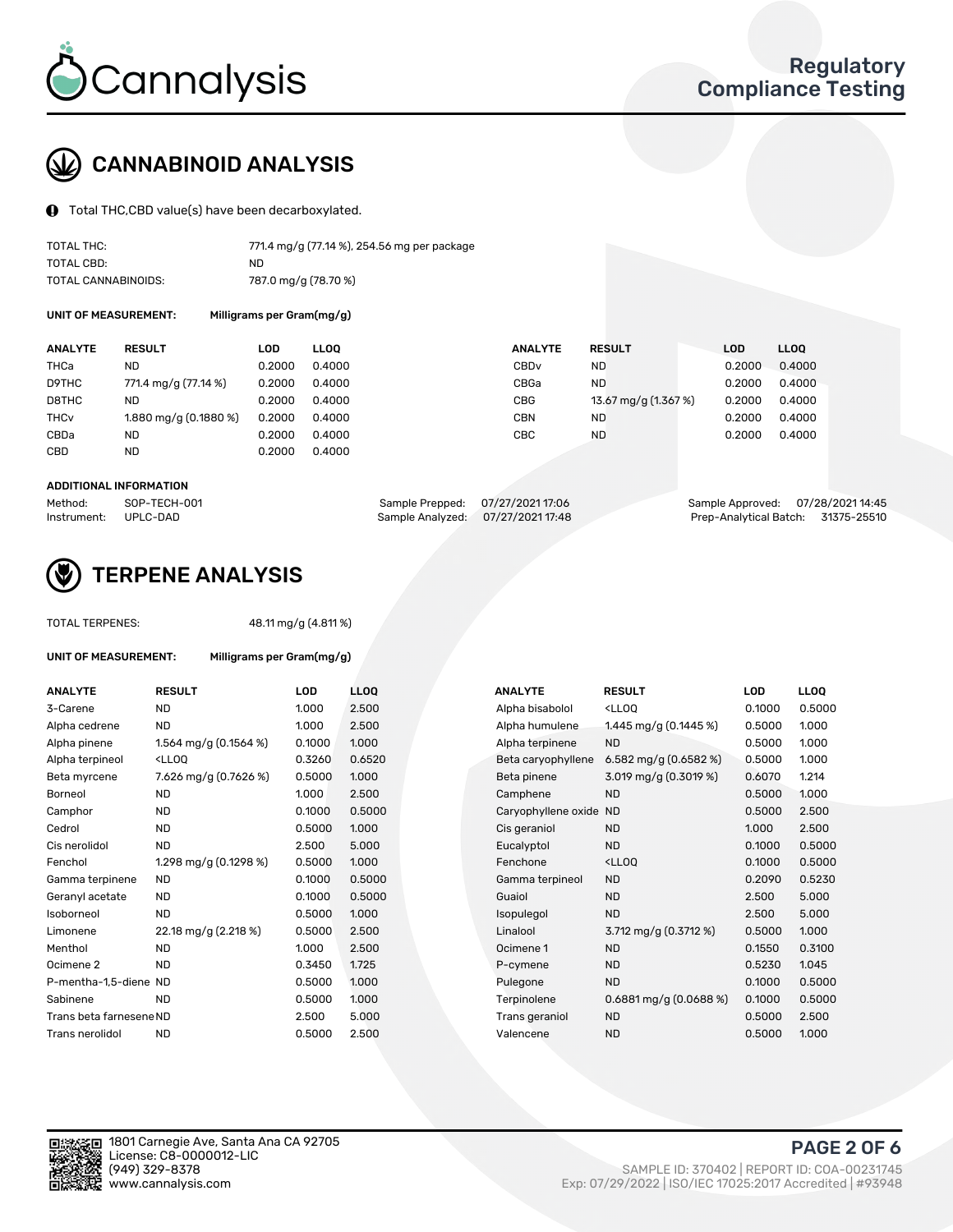

### Regulatory Compliance Testing

#### ADDITIONAL INFORMATION

Method: SOP-TECH-027 Sample Prepped: 07/27/2021 15:20 Sample Approved: 07/28/2021 16:29 Prep-Analytical Batch: 31367-25500



CHEMICAL RESIDUE ANALYSIS PASS

UNIT OF MEASUREMENT: Micrograms per Gram(ug/g)

| <b>ANALYTE</b>    | <b>RESULT</b> | LOD    | LL <sub>OO</sub> | <b>ACTION LEVEL</b> |      | <b>ANALYTE</b>      | <b>RESULT</b> | LOD    | <b>LLOQ</b> | <b>ACTION LEVEL</b> |      |
|-------------------|---------------|--------|------------------|---------------------|------|---------------------|---------------|--------|-------------|---------------------|------|
| Abamectin         | <b>ND</b>     | 0.0200 | 0.0400           | 0.1000              | Pass | Acephate            | <b>ND</b>     | 0.0200 | 0.0400      | 0.1000              | Pass |
| Acequinocyl       | <b>ND</b>     | 0.0200 | 0.0400           | 0.1000              | Pass | Acetamiprid         | <b>ND</b>     | 0.0200 | 0.0400      | 0.1000              | Pass |
| Aldicarb          | <b>ND</b>     | 0.0200 | 0.0400           | 0.0                 | Pass | Azoxystrobin        | <b>ND</b>     | 0.0200 | 0.0400      | 0.1000              | Pass |
| Bifenazate        | <b>ND</b>     | 0.0200 | 0.0400           | 0.1000              | Pass | <b>Bifenthrin</b>   | <b>ND</b>     | 0.0200 | 0.0400      | 3.000               | Pass |
| <b>Boscalid</b>   | <b>ND</b>     | 0.0200 | 0.0400           | 0.1000              | Pass | Carbaryl            | <b>ND</b>     | 0.0200 | 0.0400      | 0.5000              | Pass |
| Carbofuran        | <b>ND</b>     | 0.0200 | 0.0400           | 0.0                 | Pass | Chlorantraniliprole | <b>ND</b>     | 0.0200 | 0.0400      | 10.00               | Pass |
| Clofentezine      | <b>ND</b>     | 0.0200 | 0.0400           | 0.1000              | Pass | Coumaphos           | <b>ND</b>     | 0.0200 | 0.0400      | 0.0                 | Pass |
| Cyfluthrin        | <b>ND</b>     | 0.4000 | 1.000            | 2.000               | Pass | Cypermethrin        | <b>ND</b>     | 0.4000 | 1.000       | 1.000               | Pass |
| Daminozide        | <b>ND</b>     | 0.0200 | 0.0400           | 0.0                 | Pass | Diazinon            | <b>ND</b>     | 0.0200 | 0.0400      | 0.1000              | Pass |
| <b>Dichlorvos</b> | <b>ND</b>     | 0.0200 | 0.0400           | 0.0                 | Pass | Dimethoate          | <b>ND</b>     | 0.0200 | 0.0400      | 0.0                 | Pass |
| Dimethomorph      | <b>ND</b>     | 0.0200 | 0.0400           | 2.000               | Pass | Ethoprophos         | <b>ND</b>     | 0.0200 | 0.0400      | 0.0                 | Pass |
| Etofenprox        | <b>ND</b>     | 0.0200 | 0.0400           | 0.0                 | Pass | Etoxazole           | <b>ND</b>     | 0.0200 | 0.0400      | 0.1000              | Pass |
| Fenhexamid        | <b>ND</b>     | 0.0200 | 0.0400           | 0.1000              | Pass | Fenoxycarb          | <b>ND</b>     | 0.0200 | 0.0400      | 0.0                 | Pass |
| Fenpyroximate     | <b>ND</b>     | 0.0200 | 0.0400           | 0.1000              | Pass | Fipronil            | <b>ND</b>     | 0.0400 | 0.1000      | 0.0                 | Pass |
| Flonicamid        | <b>ND</b>     | 0.0200 | 0.0400           | 0.1000              | Pass | Fludioxonil         | <b>ND</b>     | 0.0200 | 0.0400      | 0.1000              | Pass |
| Hexythiazox       | <b>ND</b>     | 0.0200 | 0.0400           | 0.1000              | Pass | Imazalil            | <b>ND</b>     | 0.0200 | 0.0400      | 0.0                 | Pass |
| Imidacloprid      | <b>ND</b>     | 0.0200 | 0.0400           | 5.000               | Pass | Kresoxim methyl     | <b>ND</b>     | 0.0200 | 0.0400      | 0.1000              | Pass |
| Malathion         | <b>ND</b>     | 0.0200 | 0.0400           | 0.5000              | Pass | Metalaxyl           | <b>ND</b>     | 0.0200 | 0.0400      | 2.000               | Pass |
| Methiocarb        | <b>ND</b>     | 0.0200 | 0.0400           | 0.0                 | Pass | Methomyl            | <b>ND</b>     | 0.0200 | 0.0400      | 1.000               | Pass |
| Mevinphos         | <b>ND</b>     | 0.0200 | 0.0400           | 0.0                 | Pass | Myclobutanil        | <b>ND</b>     | 0.0200 | 0.0400      | 0.1000              | Pass |
| Naled             | <b>ND</b>     | 0.0200 | 0.0400           | 0.1000              | Pass | Oxamyl              | <b>ND</b>     | 0.0200 | 0.0400      | 0.5000              | Pass |
| Paclobutrazol     | <b>ND</b>     | 0.0200 | 0.0400           | 0.0                 | Pass | Permethrins         | <b>ND</b>     | 0.0400 | 0.1000      | 0.5000              | Pass |
| Phosmet           | <b>ND</b>     | 0.0200 | 0.0400           | 0.1000              | Pass | Piperonyl butoxide  | <b>ND</b>     | 0.0200 | 0.0400      | 3.000               | Pass |
| Prallethrin       | <b>ND</b>     | 0.0200 | 0.0400           | 0.1000              | Pass | Propiconazole       | <b>ND</b>     | 0.0200 | 0.0400      | 0.1000              | Pass |
| Propoxur          | <b>ND</b>     | 0.0200 | 0.0400           | 0.0                 | Pass | Pyrethrins          | <b>ND</b>     | 0.0200 | 0.0400      | 0.5000              | Pass |
| Pyridaben         | <b>ND</b>     | 0.0200 | 0.0400           | 0.1000              | Pass | Spinetoram          | <b>ND</b>     | 0.0200 | 0.0400      | 0.1000              | Pass |
| Spinosad          | <b>ND</b>     | 0.0300 | 0.0700           | 0.1000              | Pass | Spiromesifen        | <b>ND</b>     | 0.0200 | 0.0400      | 0.1000              | Pass |
| Spirotetramat     | <b>ND</b>     | 0.0200 | 0.0400           | 0.1000              | Pass | Spiroxamine         | <b>ND</b>     | 0.0200 | 0.0400      | 0.0                 | Pass |
| Tebuconazole      | <b>ND</b>     | 0.0200 | 0.0400           | 0.1000              | Pass | Thiacloprid         | <b>ND</b>     | 0.0200 | 0.0400      | 0.0                 | Pass |
| Thiamethoxam      | <b>ND</b>     | 0.0200 | 0.0400           | 5.000               | Pass | Trifloxystrobin     | <b>ND</b>     | 0.0200 | 0.0400      | 0.1000              | Pass |
|                   |               |        |                  |                     |      |                     |               |        |             |                     |      |

### ADDITIONAL INFORMATION

Method: SOP-TECH-002 Sample Prepped: 07/27/202116:50 Sample Approved: 07/28/2021 14:01<br>Instrument: LC-MS/MS Sample Analyzed: 07/27/2021 17:08 Prep-Analytical Batch: 31371-25508 Prep-Analytical Batch: 31371-25508

PAGE 3 OF 6

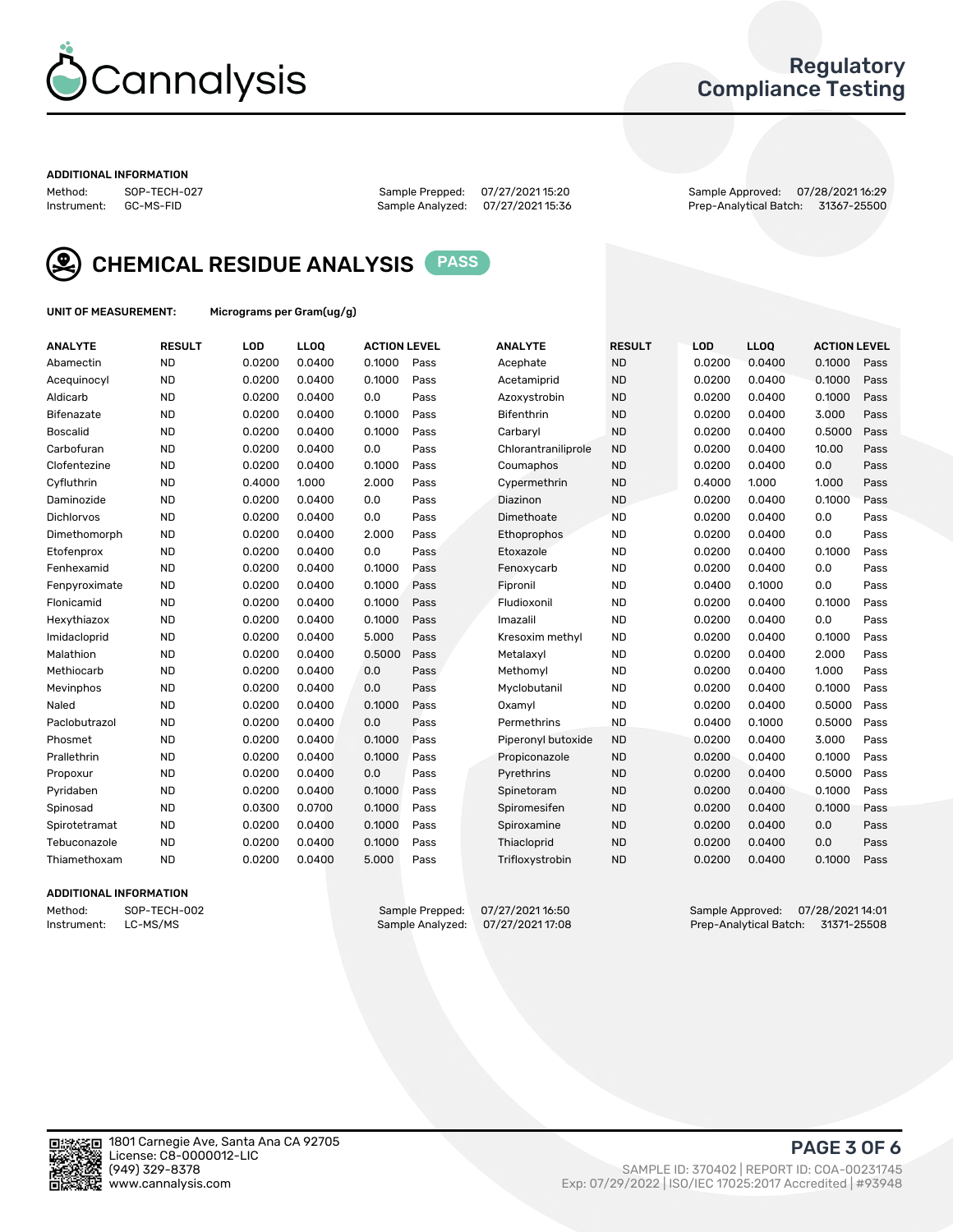

# CHEMICAL RESIDUE GC ANALYSIS PASS

| UNIT OF MEASUREMENT: | Mic |
|----------------------|-----|
|                      |     |

rograms per Gram(ug/g)

| <b>ANALYTE</b>         | <b>RESULT</b> | LOD    | <b>LLOO</b> | <b>ACTION LEVEL</b> |                  | <b>ANALYTE</b>   | <b>RESULT</b> | <b>LOD</b>       | <b>LLOO</b>            | <b>ACTION LEVEL</b> |      |
|------------------------|---------------|--------|-------------|---------------------|------------------|------------------|---------------|------------------|------------------------|---------------------|------|
| Captan                 | <b>ND</b>     | 0.1000 | 0.2000      | 0.7000              | Pass             | Chlordane        | <b>ND</b>     | 0.0109           | 0.0136                 | 0.0                 | Pass |
| Methyl parathion       | <b>ND</b>     | 0.0400 | 0.1000      | 0.0                 | Pass             | <b>PCNB</b>      | <b>ND</b>     | 0.0200           | 0.0400                 | 0.1000              | Pass |
| Chlorfenapyr           | <b>ND</b>     | 0.0800 | 0.1000      | 0.0                 | Pass             | Chlorpyrifos     | <b>ND</b>     | 0.0800           | 0.1000                 | 0.0                 | Pass |
|                        |               |        |             |                     |                  |                  |               |                  |                        |                     |      |
| ADDITIONAL INFORMATION |               |        |             |                     |                  |                  |               |                  |                        |                     |      |
| Method:                | SOP-TECH-010  |        |             |                     | Sample Prepped:  | 07/27/2021 16:50 |               | Sample Approved: |                        | 07/28/2021 13:59    |      |
| Instrument:            | GC-MS/MS      |        |             |                     | Sample Analyzed: | 07/27/2021 17:08 |               |                  | Prep-Analytical Batch: | 31372-25509         |      |
|                        |               |        |             |                     |                  |                  |               |                  |                        |                     |      |

## RESIDUAL SOLVENT ANALYSIS PASS

UNIT OF MEASUREMENT: Micrograms per Gram(ug/g)

| <b>ANALYTE</b>    | <b>RESULT</b> | LOD    | <b>LLOO</b> | <b>ACTION LEVEL</b> |      | <b>ANALYTE</b>     | <b>RESULT</b> | <b>LOD</b> | <b>LLOO</b> | <b>ACTION LEVEL</b> |      |
|-------------------|---------------|--------|-------------|---------------------|------|--------------------|---------------|------------|-------------|---------------------|------|
| Acetone           | <b>ND</b>     | 50.00  | 100.0       | 5000                | Pass | Acetonitrile       | <b>ND</b>     | 50.00      | 100.0       | 410.0               | Pass |
| Benzene           | <b>ND</b>     | 0.5000 | 1.000       | 1.000               | Pass | <b>Butane</b>      | <b>ND</b>     | 50.00      | 100.0       | 5000                | Pass |
| Chloroform        | <b>ND</b>     | 0.5000 | 1.000       | 1.000               | Pass | Ethanol            | <b>ND</b>     | 50.00      | 100.0       | 5000                | Pass |
| Ethyl Acetate     | <b>ND</b>     | 50.00  | 100.0       | 5000                | Pass | Ethyl Ether        | <b>ND</b>     | 50.00      | 100.0       | 5000                | Pass |
| Ethylene oxide    | <b>ND</b>     | 0.5000 | 1.000       | 1.000               | Pass | Heptane            | <b>ND</b>     | 50.00      | 100.0       | 5000                | Pass |
| Hexane            | <b>ND</b>     | 50.00  | 100.0       | 290.0               | Pass | Isopropyl Alcohol  | <b>ND</b>     | 50.00      | 100.0       | 5000                | Pass |
| Methanol          | <b>ND</b>     | 50.00  | 100.0       | 3000                | Pass | Methylene chloride | <b>ND</b>     | 0.5000     | 1.000       | 1.000               | Pass |
| Pentane           | <b>ND</b>     | 50.00  | 100.0       | 5000                | Pass | Propane            | <b>ND</b>     | 50.00      | 200.0       | 5000                | Pass |
| Toluene           | <b>ND</b>     | 50.00  | 100.0       | 890.0               | Pass | Xvlenes            | <b>ND</b>     | 50.08      | 100.0       | 2170                | Pass |
| Trichloroethylene | <b>ND</b>     | 0.5000 | 1.000       | 1.000               | Pass | 1.2-Dichloroethane | <b>ND</b>     | 0.5000     | 1.000       | 1.000               | Pass |
|                   |               |        |             |                     |      |                    |               |            |             |                     |      |

### ADDITIONAL INFORMATION

Method: SOP-TECH-021 Sample Prepped: 07/27/2021 15:20 Sample Approved: 07/28/2021 10:09<br>Instrument: HS-GC-MS/FID Sample Analyzed: 07/27/2021 15:36 Prep-Analytical Batch: 31368-25499 Prep-Analytical Batch: 31368-25499



UNIT OF MEASUREMENT: Cycle Threshold (Ct)

| <b>ANALYTE</b>         | <b>RESULT</b>               | LOD   | <b>LLOO</b> | <b>ACTION LEVEL</b> |                 | <b>ANALYTE</b> | <b>RESULT</b> | LOD               | <b>LLOO</b>     |     | <b>ACTION LEVEL</b> |
|------------------------|-----------------------------|-------|-------------|---------------------|-----------------|----------------|---------------|-------------------|-----------------|-----|---------------------|
| A.fumigatus            | <b>ND</b>                   | 33.00 | 0.0         | 0.0                 | Pass            | A. flavus      | <b>ND</b>     | 33.00             | 0.0             | 0.0 | Pass                |
| A. niger               | <b>ND</b>                   | 33.00 | 0.0         | 0.0                 | Pass            | A. terreus     | <b>ND</b>     | 33.00             | 0.0             | 0.0 | Pass                |
| <b>STEC</b>            | <b>ND</b>                   | 33.00 | 0.0         | 0.0                 | Pass            | Salmonella spp | <b>ND</b>     | 33.00             | 0.0             | 0.0 | Pass                |
| ADDITIONAL INFORMATION |                             |       |             |                     |                 |                |               |                   |                 |     |                     |
| Mathad.                | COD TEQUIO AL COD TEQUIO 20 |       |             | Comple Despood.     | 07/00/000140.00 |                |               | Consele Annuausdi | 07/00/002407.40 |     |                     |

Method: SOP-TECH-016, SOP-TECH-022 Sample Prepped: 07/28/2021 19:09 Sample Approved: 07/29/2021 07:40 Instrument: qPCR Sample Analyzed: 07/28/2021 19:11 Prep-Analytical Batch: 31380-25552

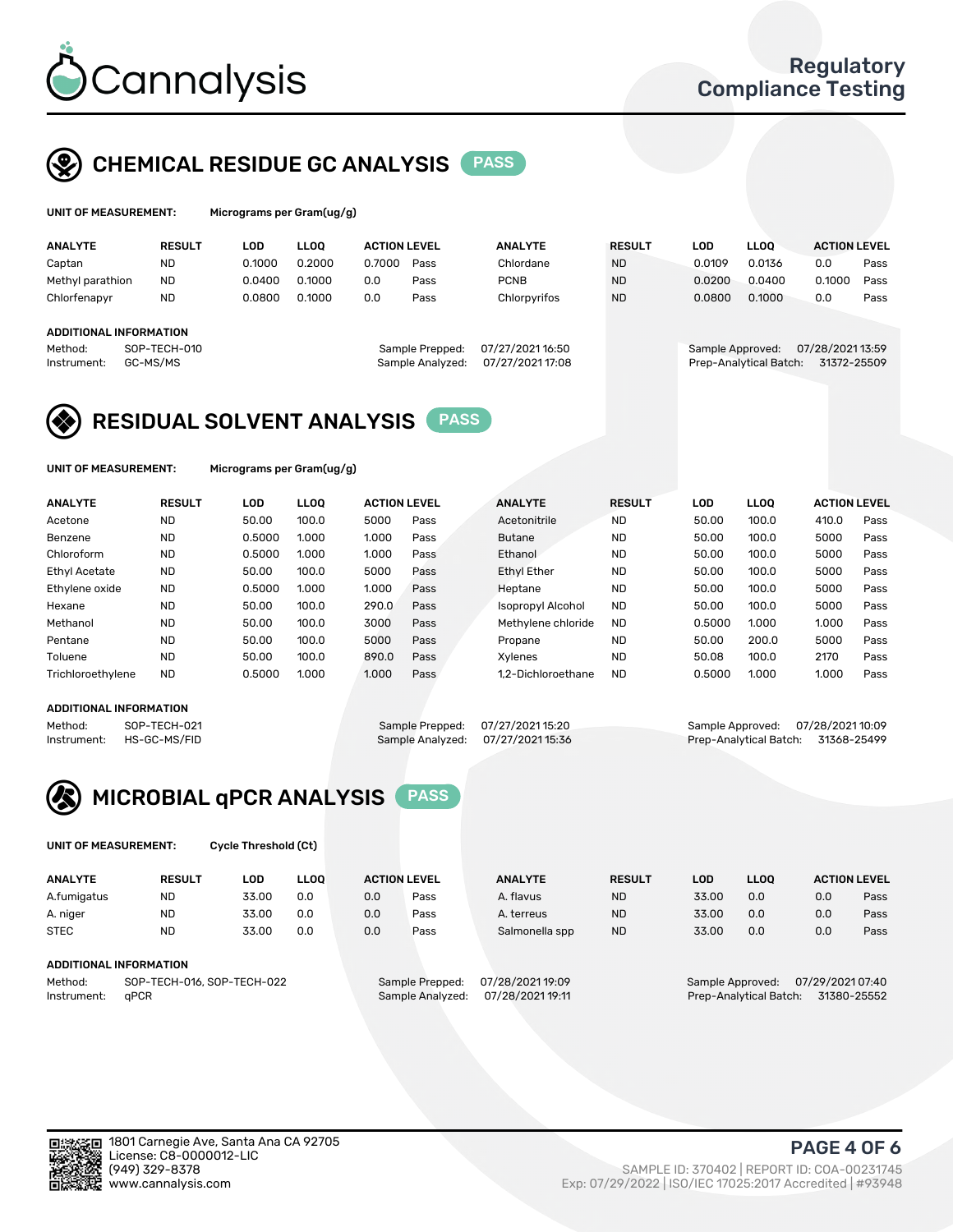

 $U$ UNIT OF MEASUREMENT: Micrograms per Gram(ug/g)



| <b>ANALYTE</b>                            | <b>RESULT</b>                                                                                                                                                               | <b>LOD</b>           | <b>LLOO</b>                    | <b>ACTION LEVEL</b> |      | <b>ANALYTE</b>                       | <b>RESULT</b> | <b>LOD</b>           | LLOO <sup>1</sup>                          | <b>ACTION LEVEL</b>             |      |  |
|-------------------------------------------|-----------------------------------------------------------------------------------------------------------------------------------------------------------------------------|----------------------|--------------------------------|---------------------|------|--------------------------------------|---------------|----------------------|--------------------------------------------|---------------------------------|------|--|
| Arsenic                                   | <b>ND</b>                                                                                                                                                                   | 0.0120               | 0.1000                         | 0.2000              | Pass | Cadmium                              | <b>ND</b>     | 0.0072               | 0.0500                                     | 0.2000                          | Pass |  |
| Lead                                      | <lloo< th=""><th>0.0068</th><th>0.0500</th><th>0.5000</th><th>Pass</th><th>Mercury</th><th><b>ND</b></th><th>0.0060</th><th>0.0500</th><th>0.1000</th><th>Pass</th></lloo<> | 0.0068               | 0.0500                         | 0.5000              | Pass | Mercury                              | <b>ND</b>     | 0.0060               | 0.0500                                     | 0.1000                          | Pass |  |
| Method:<br>Instrument:                    | ADDITIONAL INFORMATION<br>SOP-TECH-013<br>Sample Prepped:<br>Sample Analyzed:<br>ICP-MS                                                                                     |                      |                                |                     |      | 07/28/2021 11:37<br>07/28/2021 14:28 |               |                      | Sample Approved:<br>Prep-Analytical Batch: | 07/28/2021 17:01<br>31394-25529 |      |  |
| <b>MYCOTOXINS ANALYSIS</b><br><b>PASS</b> |                                                                                                                                                                             |                      |                                |                     |      |                                      |               |                      |                                            |                                 |      |  |
| UNIT OF MEASUREMENT:                      |                                                                                                                                                                             |                      | Micrograms per Kilogram(ug/kg) |                     |      |                                      |               |                      |                                            |                                 |      |  |
| . <i>.</i>                                | ------                                                                                                                                                                      | $\sim$ $\sim$ $\sim$ | $\cdots$                       | .                   |      |                                      |               | $\sim$ $\sim$ $\sim$ | $\cdots$                                   | ----------                      |      |  |

| <b>ANALYTE</b>          | <b>RESULT</b> | LOD   | LLOO            | <b>ACTION LEVEL</b>                  | <b>ANALYTE</b> | <b>RESULT</b> | ∟OD.  | LLOO            | <b>ACTION LEVEL</b> |      |
|-------------------------|---------------|-------|-----------------|--------------------------------------|----------------|---------------|-------|-----------------|---------------------|------|
| Aflatoxin B1            | ND            | 1.000 | 2.000           | N/A                                  | Aflatoxin B2   | <b>ND</b>     | 2.000 | 5.000           |                     | N/A  |
| Aflatoxin G1            | ND            | 2.000 | 5.000           | N/A                                  | Aflatoxin G2   | ND            | 2.000 | 5.000           |                     | N/A  |
| <b>Total Aflatoxins</b> | <b>ND</b>     | 10.00 | 14.00           | 20.00<br>Pass                        | Ochratoxin A   | <b>ND</b>     | 1.000 | 2.000           | 20.00               | Pass |
|                         |               |       |                 |                                      |                |               |       |                 |                     |      |
| ADDITIONAL INFORMATION  |               |       |                 |                                      |                |               |       |                 |                     |      |
| Method:                 | SOP-TECH-020  |       | Sample Prepped: | 07/27/2021 16:50<br>Sample Approved: |                |               |       | 07/28/202113:52 |                     |      |
|                         |               |       |                 |                                      |                |               |       |                 |                     |      |

Instrument: LC-MS/MS Sample Analyzed: 07/27/2021 17:07 Prep-Analytical Batch: 31373-25507



|  | UNIT OF MEASUREMENT: |
|--|----------------------|
|  |                      |

Filth and Foreign Matter (%, #/3g)

| <b>ANALYTE</b>                                              | <b>RESULT</b> | LOD | <b>LLOO</b> | <b>ACTION LEVEL</b>                                                       |      | <b>ANALYTE</b> | <b>RESULT</b> | LOD                                                                           | <b>LLOO</b> | <b>ACTION LEVEL</b> |      |
|-------------------------------------------------------------|---------------|-----|-------------|---------------------------------------------------------------------------|------|----------------|---------------|-------------------------------------------------------------------------------|-------------|---------------------|------|
| IF RH ME                                                    | <b>ND</b>     | 0.0 | 0.0         | 1.000                                                                     | Pass | <b>IFM</b>     | <b>ND</b>     | 0.0                                                                           | 0.0         | 25.00               | Pass |
| Mold                                                        | <b>ND</b>     | 0.0 | 0.0         | 25.00                                                                     | Pass | <b>SSCD</b>    | <b>ND</b>     | 0.0                                                                           | 0.0         | 25.00               | Pass |
| ADDITIONAL INFORMATION                                      |               |     |             |                                                                           |      |                |               |                                                                               |             |                     |      |
| Method:<br>SOP-TECH-009<br>Instrument:<br>Visual Inspection |               |     |             | 07/28/202113:26<br>Sample Prepped:<br>07/28/202113:26<br>Sample Analyzed: |      |                |               | 07/28/2021 13:33<br>Sample Approved:<br>31402-25523<br>Prep-Analytical Batch: |             |                     |      |



PAGE 5 OF 6